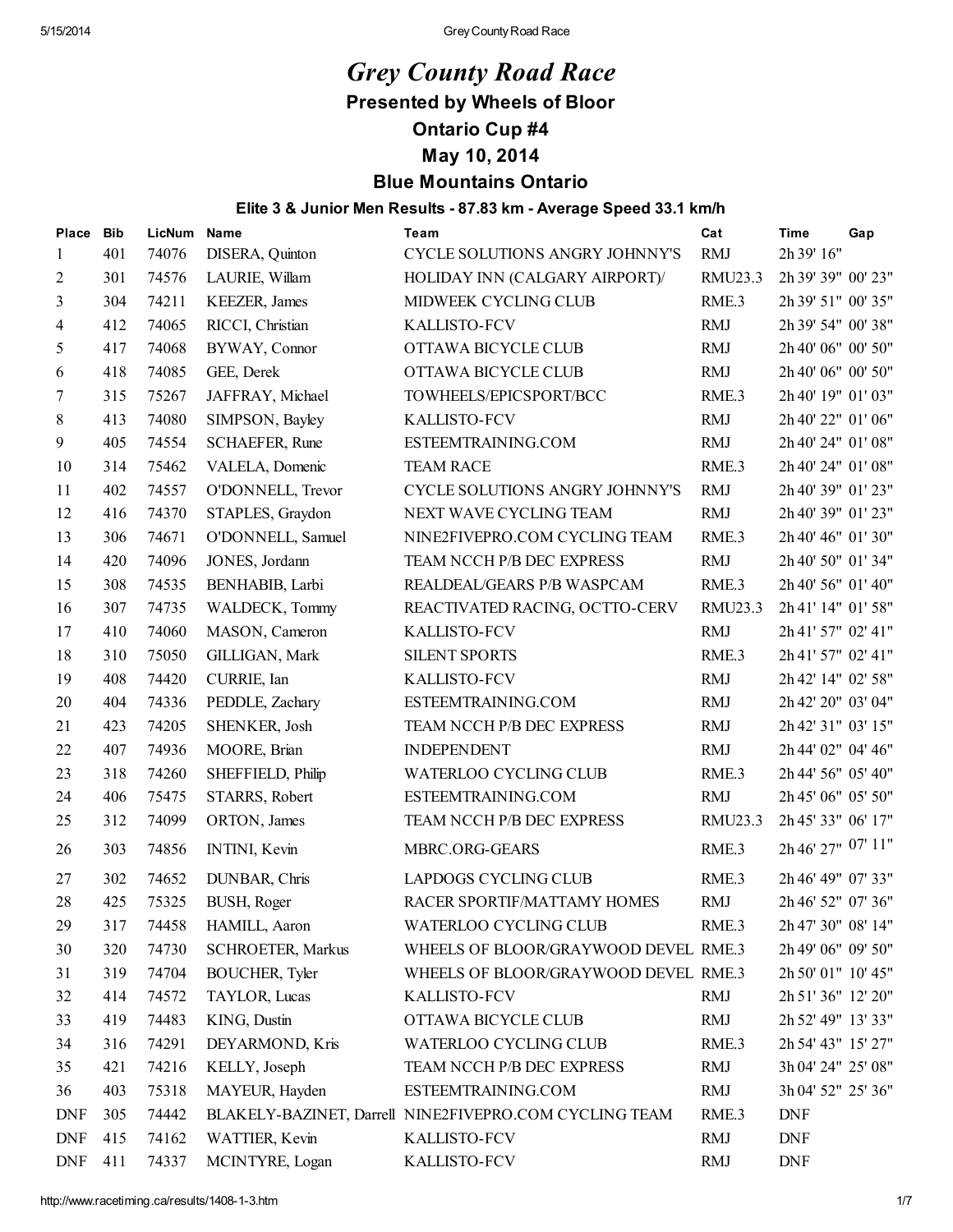| 5/15/2014 |         |     |       |                          | Grey County Road Race      |                  |            |  |  |  |
|-----------|---------|-----|-------|--------------------------|----------------------------|------------------|------------|--|--|--|
|           | DO.     | 313 |       | 74299 LENTINI, Adam      | <b>TEAM RACE</b>           | RME.3            | DO         |  |  |  |
|           | DNS 309 |     |       | 74122 BOZEK, Christopher | REALDEAL/GEARS P/B WASPCAM | RME <sub>3</sub> | <b>DNS</b> |  |  |  |
|           | NP.     | 311 | 75439 | SMIT. Rod                | <b>SILENT SPORTS</b>       | RME <sub>3</sub> | NP         |  |  |  |
|           | NP      | 409 | 74380 | LEE, Tyler               | KALLISTO-FCV               | RMJ              | NP         |  |  |  |
|           | NP      | 422 | 74081 | <b>SCHULTZ, Jesse</b>    | TEAM NCCH P/B DEC EXPRESS  | RMJ              | NP         |  |  |  |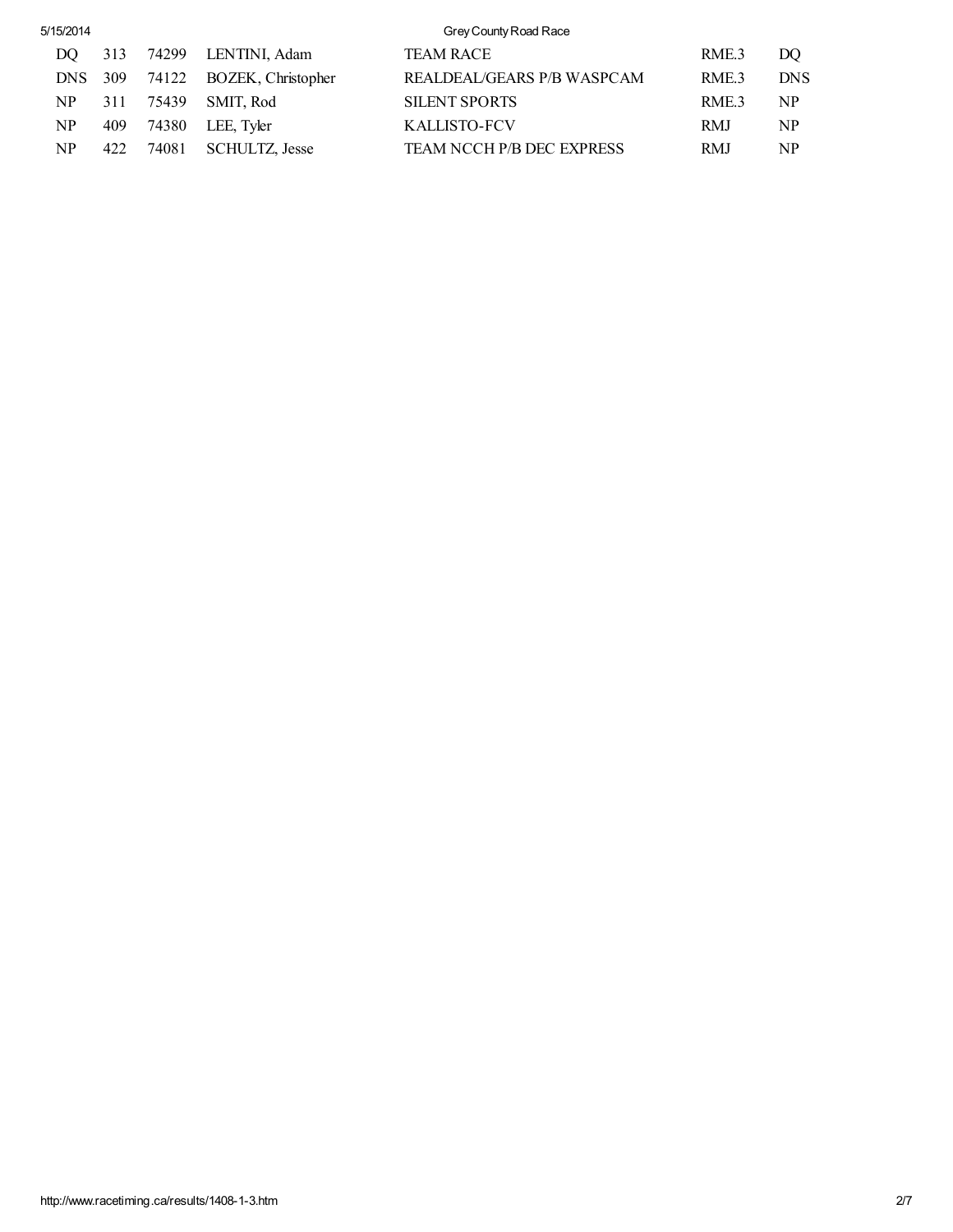## *Grey County Road Race*

Presented by Wheels of Bloor

Ontario Cup #4

May 10, 2014

### Blue Mountains Ontario

#### Junior Men Results - 87.83 km - Average Speed 33.1 km/h

| <b>Place</b>   | <b>Bib</b> | LicNum | <b>Name</b>           | Team                                  | Cat        | <b>Time</b> | Gap      |
|----------------|------------|--------|-----------------------|---------------------------------------|------------|-------------|----------|
| 1              | 401        | 74076  | DISERA, Quinton       | CYCLE SOLUTIONS ANGRY JOHNNY'S        | <b>RMJ</b> | 2h 39' 16"  |          |
| $\overline{2}$ | 412        | 74065  | RICCI, Christian      | <b>KALLISTO-FCV</b>                   | <b>RMJ</b> | 2h 39' 54"  | 00' 38"  |
| 3              | 417        | 74068  | BYWAY, Connor         | OTTAWA BICYCLE CLUB                   | <b>RMJ</b> | 2h 40' 06"  | 00' 50"  |
| 4              | 418        | 74085  | GEE, Derek            | OTTAWA BICYCLE CLUB                   | <b>RMJ</b> | 2h 40' 06"  | 00' 50"  |
| 5              | 413        | 74080  | SIMPSON, Bayley       | <b>KALLISTO-FCV</b>                   | <b>RMJ</b> | 2h 40' 22"  | 01'06"   |
| 6              | 405        | 74554  | <b>SCHAEFER, Rune</b> | ESTEEMTRAINING.COM                    | <b>RMJ</b> | 2h 40' 24"  | 01'08"   |
| 7              | 402        | 74557  | O'DONNELL, Trevor     | <b>CYCLE SOLUTIONS ANGRY JOHNNY'S</b> | <b>RMJ</b> | 2h 40' 39"  | 01'23"   |
| 8              | 416        | 74370  | STAPLES, Graydon      | NEXT WAVE CYCLING TEAM                | <b>RMJ</b> | 2h 40' 39"  | 01'23"   |
| 9              | 420        | 74096  | JONES, Jordann        | TEAM NCCH P/B DEC EXPRESS             | <b>RMJ</b> | 2h 40' 50"  | 01' 34"  |
| 10             | 410        | 74060  | MASON, Cameron        | <b>KALLISTO-FCV</b>                   | <b>RMJ</b> | 2h 41' 57"  | 02' 41'' |
| 11             | 408        | 74420  | CURRIE, Ian           | <b>KALLISTO-FCV</b>                   | <b>RMJ</b> | 2h 42' 14"  | 02' 58"  |
| 12             | 404        | 74336  | PEDDLE, Zachary       | ESTEEMTRAINING.COM                    | <b>RMJ</b> | 2h 42' 20"  | 03' 04"  |
| 13             | 423        | 74205  | SHENKER, Josh         | TEAM NCCH P/B DEC EXPRESS             | <b>RMJ</b> | 2h 42' 31"  | 03' 15"  |
| 14             | 407        | 74936  | MOORE, Brian          | <b>INDEPENDENT</b>                    | <b>RMJ</b> | 2h 44' 02"  | 04' 46"  |
| 15             | 406        | 75475  | STARRS, Robert        | ESTEEMTRAINING.COM                    | <b>RMJ</b> | 2h 45' 06"  | 05' 50"  |
| 16             | 425        | 75325  | BUSH, Roger           | RACER SPORTIF/MATTAMY HOMES           | <b>RMJ</b> | 2h 46' 52"  | 07' 36"  |
| 17             | 414        | 74572  | TAYLOR, Lucas         | <b>KALLISTO-FCV</b>                   | <b>RMJ</b> | 2h 51' 36"  | 12' 20"  |
| 18             | 419        | 74483  | KING, Dustin          | OTTAWA BICYCLE CLUB                   | <b>RMJ</b> | 2h 52' 49"  | 13' 33"  |
| 19             | 421        | 74216  | KELLY, Joseph         | TEAM NCCH P/B DEC EXPRESS             | <b>RMJ</b> | 3h 04' 24"  | 25' 08"  |
| 20             | 403        | 75318  | MAYEUR, Hayden        | ESTEEMTRAINING.COM                    | <b>RMJ</b> | 3h 04' 52"  | 25' 36"  |
| <b>DNF</b>     | 411        | 74337  | MCINTYRE, Logan       | <b>KALLISTO-FCV</b>                   | <b>RMJ</b> | <b>DNF</b>  |          |
| <b>DNF</b>     | 415        | 74162  | WATTIER, Kevin        | <b>KALLISTO-FCV</b>                   | <b>RMJ</b> | <b>DNF</b>  |          |
| NP             | 422        | 74081  | SCHULTZ, Jesse        | TEAM NCCH P/B DEC EXPRESS             | <b>RMJ</b> | NP          |          |
| NP             | 409        | 74380  | LEE, Tyler            | <b>KALLISTO-FCV</b>                   | <b>RMJ</b> | NP          |          |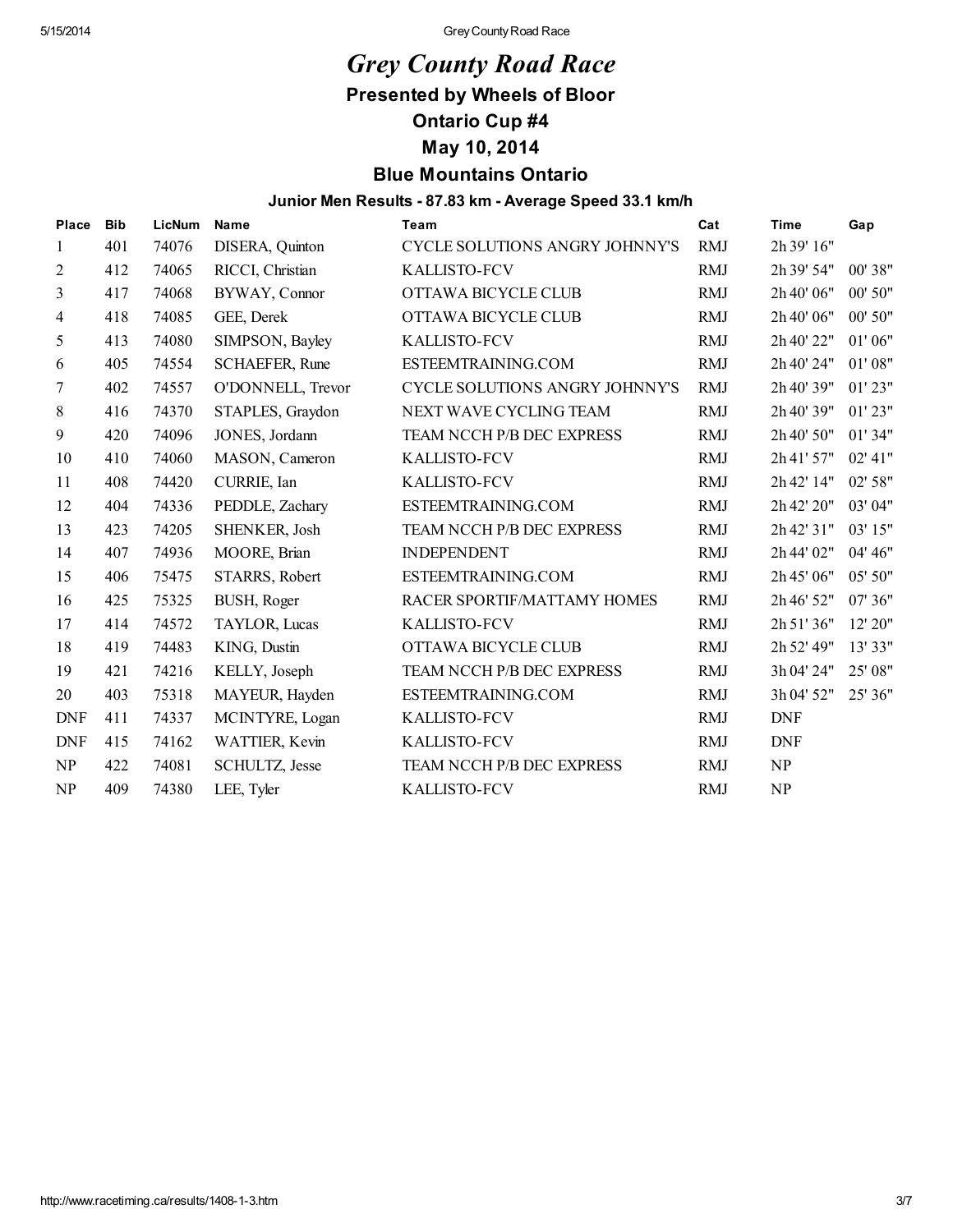## *Grey County Road Race*

Presented by Wheels of Bloor

Ontario Cup #4

May 10, 2014

### Blue Mountains Ontario

#### Elite 3 Men Results - 87.83 km - Average Speed 33.0 km/h

| Place          | <b>Bib</b> | <b>LicNum</b> | Name                     | Team                                                   | Cat     | <b>Time</b>        | Gap |
|----------------|------------|---------------|--------------------------|--------------------------------------------------------|---------|--------------------|-----|
| 1              | 301        | 74576         | LAURIE, Willam           | HOLIDAY INN (CALGARY AIRPORT)/                         | RMU23.3 | 2h 39' 39"         |     |
| $\overline{2}$ | 304        | 74211         | <b>KEEZER</b> , James    | MIDWEEK CYCLING CLUB                                   | RME.3   | 2h 39' 51" 00' 12" |     |
| 3              | 315        | 75267         | JAFFRAY, Michael         | TOWHEELS/EPICSPORT/BCC                                 | RME.3   | 2h 40' 19" 00' 40" |     |
| 4              | 314        | 75462         | VALELA, Domenic          | <b>TEAM RACE</b>                                       | RME.3   | 2h 40' 24" 00' 45" |     |
| 5              | 306        | 74671         | O'DONNELL, Samuel        | NINE2FIVEPRO.COM CYCLING TEAM                          | RME.3   | 2h 40' 46" 01' 07" |     |
| 6              | 308        | 74535         | BENHABIB, Larbi          | REALDEAL/GEARS P/B WASPCAM                             | RME.3   | 2h 40' 56" 01' 17" |     |
| 7              | 307        | 74735         | WALDECK, Tommy           | REACTIVATED RACING, OCTTO-CERV                         | RMU23.3 | 2h 41' 14" 01' 35" |     |
| 8              | 310        | 75050         | GILLIGAN, Mark           | <b>SILENT SPORTS</b>                                   | RME.3   | 2h 41' 57" 02' 18" |     |
| 9              | 318        | 74260         | SHEFFIELD, Philip        | <b>WATERLOO CYCLING CLUB</b>                           | RME.3   | 2h 44' 56" 05' 17" |     |
| 10             | 312        | 74099         | ORTON, James             | TEAM NCCH P/B DEC EXPRESS                              | RMU23.3 | 2h 45' 33" 05' 54" |     |
| 11             | 303        | 74856         | INTINI, Kevin            | MBRC.ORG-GEARS                                         | RME.3   | 2h 46' 27" 06' 48" |     |
| 12             | 302        | 74652         | DUNBAR, Chris            | LAPDOGS CYCLING CLUB                                   | RME.3   | 2h 46' 49" 07' 10" |     |
| 13             | 317        | 74458         | HAMILL, Aaron            | <b>WATERLOO CYCLING CLUB</b>                           | RME.3   | 2h 47' 30" 07' 51" |     |
| 14             | 320        | 74730         | <b>SCHROETER, Markus</b> | WHEELS OF BLOOR/GRAYWOOD DEVEL RME.3                   |         | 2h 49' 06" 09' 27" |     |
| 15             | 319        | 74704         | <b>BOUCHER, Tyler</b>    | WHEELS OF BLOOR/GRAYWOOD DEVEL RME.3                   |         | 2h 50' 01" 10' 22" |     |
| 16             | 316        | 74291         | DEYARMOND, Kris          | <b>WATERLOO CYCLING CLUB</b>                           | RME.3   | 2h 54' 43" 15' 04" |     |
| <b>DNF</b>     | 305        | 74442         |                          | BLAKELY-BAZINET, Darrell NINE2FIVEPRO.COM CYCLING TEAM | RME.3   | <b>DNF</b>         |     |
| DQ             | 313        | 74299         | LENTINI, Adam            | <b>TEAM RACE</b>                                       | RME.3   | DQ                 |     |
| <b>DNS</b>     | 309        | 74122         | BOZEK, Christopher       | REALDEAL/GEARS P/B WASPCAM                             | RME.3   | <b>DNS</b>         |     |
| NP             | 311        | 75439         | SMIT, Rod                | <b>SILENT SPORTS</b>                                   | RME.3   | NP                 |     |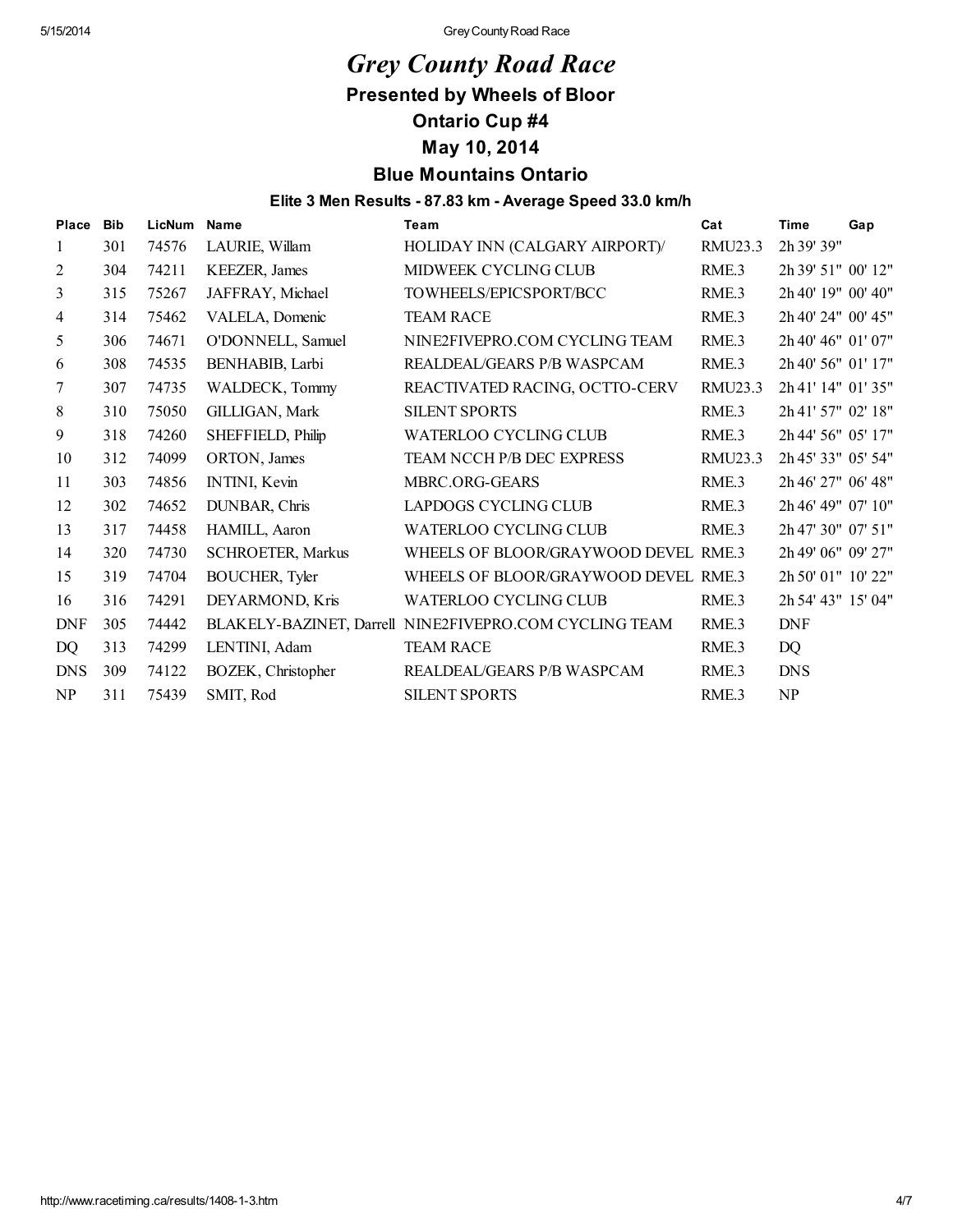## *Grey County Road Race*

Presented by Wheels of Bloor

Ontario Cup #4

May 10, 2014

### Blue Mountains Ontario

#### Elite 1&2 Women Results - 87.83 km - Average Speed 30.2 km/h

| Place          | <b>Bib</b> | LicNum | Name                   | Team                                 | Cat              | <b>Time</b>        | Gap      |
|----------------|------------|--------|------------------------|--------------------------------------|------------------|--------------------|----------|
| 1              | 223        | 74041  | BATTY, Emily           | TREK FACTORY RACING                  | RWE.1            | 2h 54' 19"         |          |
| $\overline{2}$ | 222        | 74363  | GENDRON, Karlee        | TREK CANADA MOUNTAIN BIKE TEAM RWE.1 |                  | 2h 54' 41" 00' 22" |          |
| 3              | 204        | 75499  | ALLAN, Paolina         | HOLIDAY INN (CALGARY AIRPORT)/       | RWE.2            | 2h 54' 41" 00' 22" |          |
| 4              | 213        | 74100  | THAMM, Antie           | <b>KALLISTO-FCV</b>                  | RWE.2            | 2h 54' 41" 00' 22" |          |
| 5              | 208        | 74822  | STEPHENSON, Jennifer   | HOLIDAY INN (CALGARY AIRPORT)/       | RWE.2            | 2h 55' 00" 00' 41" |          |
| 6              | 206        | 75121  | NIEUWOLD, Elyse        | HOLIDAY INN (CALGARY AIRPORT)/       | RWE.2            | 2h 55' 16" 00' 57" |          |
| 7              | 218        | 74034  | GILGEN, Jamie          | REALDEAL/GEARS P/B WASPCAM           | RWE <sub>1</sub> | 2h 55' 47" 01' 28" |          |
| $\,8\,$        | 207        | 75403  | PALMER-KOMAR, Susan    | HOLIDAY INN (CALGARY AIRPORT)/       | RWE.1            | 2h 55' 50" 01' 31" |          |
| 9              | 210        | 74655  | DEVERELL, Kael         | <b>KALLISTO-FCV</b>                  | RWE.2            | 2h 56' 12" 01' 53" |          |
| 10             | 216        | 75301  | <b>BRADLEY</b> , Julia | PEDALINX ZUCK BIKES                  | RWE <sub>1</sub> | 2h 56' 34" 02' 15" |          |
| 11             | 219        | 74697  | RASMUSSEN, Sarah Anne  | REALDEAL/GEARS P/B WASPCAM           | RWE.1            | 2h 59' 38" 05' 19" |          |
| 12             | 201        | 74870  | BARSON, Ashley         | COACHCHRIS.CA/TEDVELIKONJA/TRU       | RWE <sub>2</sub> | 2h 59' 45" 05' 26" |          |
| 13             | 205        | 75415  | BROWN, Suzie           | HOLIDAY INN (CALGARY AIRPORT)/       | RWE.1            | 3h 00' 08" 05' 49" |          |
| 14             | 211        | 74382  | HOLTON, Mary Clare     | <b>KALLISTO-FCV</b>                  | RWE.2            | 3h 02' 41" 08' 22" |          |
| 15             | 212        | 74059  | MASON, Sarah           | <b>KALLISTO-FCV</b>                  | RWE <sub>2</sub> | 3h 05' 05"         | 10' 46'' |
| 16             | 220        | 74196  | KOWALCHUK, Saskia      | TEAM NCCH P/B DEC EXPRESS            | RWE <sub>1</sub> | 3h 08' 05" 13' 46" |          |
| 17             | 209        | 74055  | BIETOLA, Laura         | <b>INDEPENDENT</b>                   | RWE.2            | 3h 09' 02" 14' 43" |          |
| 18             | 203        | 75739  | KOFMAN, Lori           | ERACE CANCER CYCLING TEAM P/B        | RWE.2            | 3h 20' 17" 25' 58" |          |
| 19             | 221        | 74105  | STEEVES, Kaitlyn       | TEAM NCCH P/B DEC EXPRESS            | RWE.2            | 3h 20' 57"         | 26' 38"  |
| 20             | 214        | 74905  | VERMEULEN, Candice     | <b>KALLISTO-FCV</b>                  | RWE.1            | 3h 23' 32" 29' 13" |          |
| 21             | 217        | 75098  | DEEGAN, Sandra         | PEDALINX ZUCK BIKES                  | RWE.2            | 3h 26' 16" 31' 57" |          |
| <b>DNF</b>     | 215        | 75125  | NOBLE, Brook           | KURZAWINSKI COACH - BIKE ZONE        | RWE <sub>2</sub> | <b>DNF</b>         |          |
| <b>DNF</b>     | 202        | 75072  | FAWCETTE, Jennifer     | <b>CYKL ROAD CLUB</b>                | RWE.2            | <b>DNF</b>         |          |
| NP             | 224        | 14066  | ALLEN, Jessica         | TEAM NCCH P/B DEC EXPRESS            | RWE.2            | NP                 |          |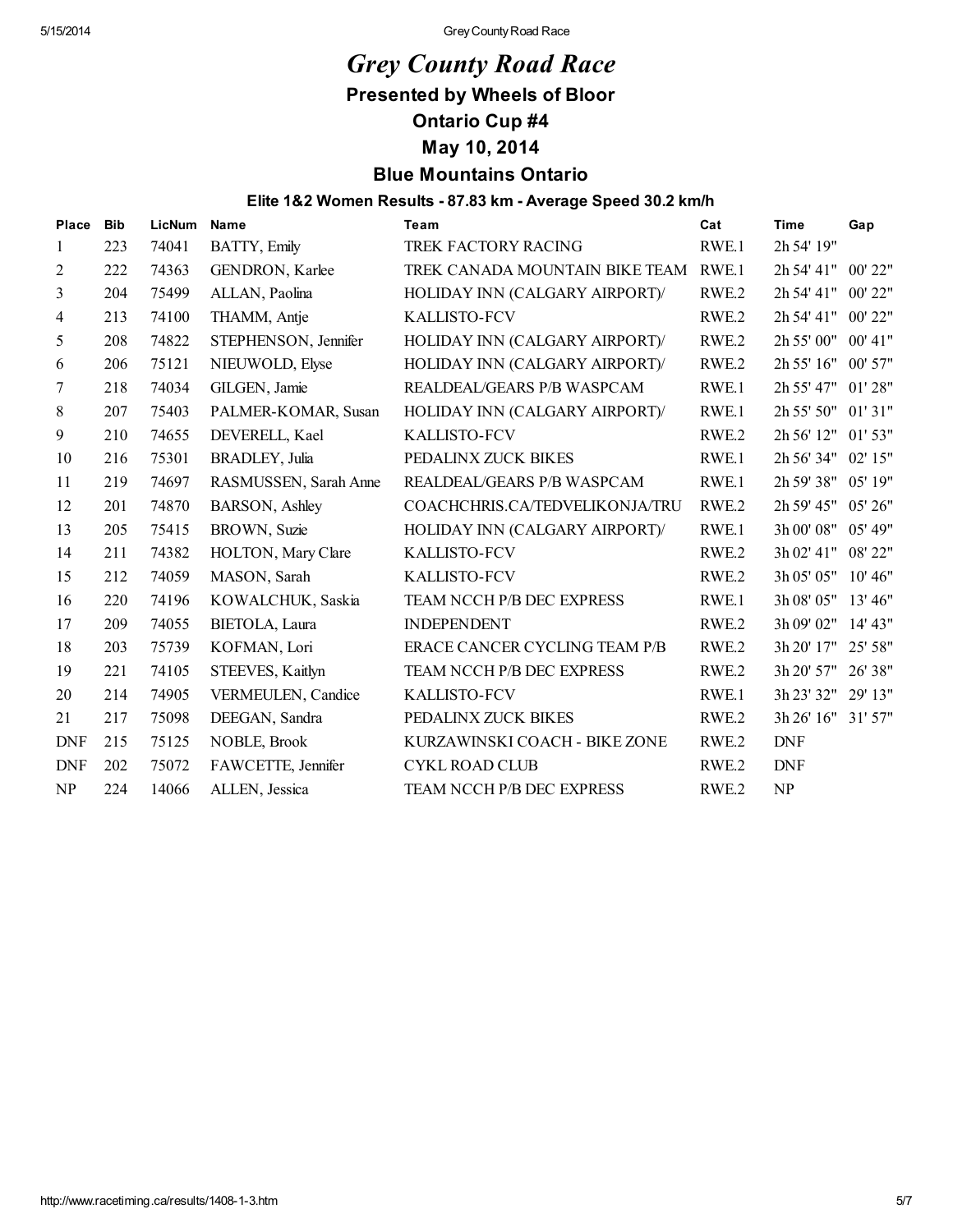## *Grey County Road Race*

Presented by Wheels of Bloor

Ontario Cup #4

May 10, 2014

### Blue Mountains Ontario

#### Master 1 Men Results - 87.83 km - Average Speed 34.5 km/h

| Place | <b>Bib</b> | LicNum | Name                  | <b>Team</b>                           | Cat    | <b>Time</b>        | Gap |
|-------|------------|--------|-----------------------|---------------------------------------|--------|--------------------|-----|
| 1     | 110        | 74851  | DI SILVESTRO, Matthew | <b>EURO-SPORTS</b>                    | RMMB.1 | 2h 32' 49"         |     |
| 2     | 115        | 74900  | HUNT, Shannon         | MORNING GLORY CYCLING CLUB            | RMMA.1 | 2h 33' 08" 00' 19" |     |
| 3     | 140        | 74739  | KINGS, Patrick        | SOUND SOLUTIONS                       | RMMB.1 | 2h 34' 04" 01' 15" |     |
| 4     | 148        | 75559  | MORETTI, Cary         | TEAM IFG BY CYCLELOGIK/ENDUROS        | RMMB.1 | 2h 34' 07" 01' 18" |     |
| 5     | 122        | 74361  | DAVIS, Kevin          | NACSWORLD.COM NORCO                   | RMMC.1 | 2h 34' 18" 01' 29" |     |
| 6     | 136        | 74504  | GEE, Jon              | RIDE WITH RENDALL P/B BIEMME          | RMMC.1 | 2h 34' 18" 01' 29" |     |
| 7     | 160        | 74207  | OLIVER, Tim           | <b>SOUND SOLUTIONS</b>                | RMMA.1 | 2h 34' 31" 01' 42" |     |
| 8     | 117        | 74622  | MARSHALL, Tim         | MORNING GLORY CYCLING CLUB            | RMMA.1 | 2h 34' 59" 02' 10" |     |
| 9     | 145        | 75225  | WEBER, Jeff           | <b>SOUND SOLUTIONS</b>                | RMMB.1 | 2h 36' 16" 03' 27" |     |
| 10    | 132        | 74561  | BERGER, Mark          | PEDALINX ZUCK BIKES                   | RMMC.1 | 2h 36' 16" 03' 27" |     |
| 11    | 144        | 74861  | MANN, Robert          | SOUND SOLUTIONS                       | RMMB.1 | 2h 36' 16" 03' 27" |     |
| 12    | 162        | 75647  | THOMPSON, David       | WHEELS OF BLOOR/GRAYWOOD DEVEL RMMB.1 |        | 2h 36' 19" 03' 30" |     |
| 13    | 113        | 74232  | PROVART, John         | MIDWEEK CYCLING CLUB                  | RMMB.1 | 2h 36' 24" 03' 35" |     |
| 14    | 154        | 74634  | HODGKINSON, Phill     | WHEELS OF BLOOR/GRAYWOOD DEVEL RMMB.1 |        | 2h 36' 26" 03' 37" |     |
| 15    | 159        | 74716  | SCOTT, Ian            | WHEELS OF BLOOR/GRAYWOOD DEVEL RMMB.1 |        | 2h 36' 46" 03' 57" |     |
| 16    | 119        | 74148  | MILLER, Rolston       | MORNING GLORY CYCLING CLUB            | RMMB.1 | 2h 36' 46" 03' 57" |     |
| 17    | 108        | 74670  | SMITH, Steve          | ERACE CANCER CYCLING TEAM P/B         | RMMB.1 | 2h 36' 51" 04' 02" |     |
| 18    | 126        | 74240  | MCKEE, Steve          | NACSWORLD.COM NORCO                   | RMMB.1 | 2h 36' 59" 04' 10" |     |
| 19    | 127        | 74120  | ROGERS, Justin        | NACSWORLD.COM NORCO                   | RMMA.1 | 2h 36' 59" 04' 10" |     |
| 20    | 137        | 74619  | ANDREWS, Kieran       | SOUND SOLUTIONS                       | RMMB.1 | 2h 36' 59" 04' 10" |     |
| 21    | 150        | 74346  | TYERS, Bryan          | TEAM NCCH P/B DEC EXPRESS             | RMMA.1 | 2h 37' 24" 04' 35" |     |
| 22    | 151        | 75310  | GORDON, Hamish        | <b>TEAM RACE</b>                      | RMMC.1 | 2h 37' 33" 04' 44" |     |
| 23    | 114        | 74220  | CONNOR, Greg          | MORNING GLORY CYCLING CLUB            | RMMB.1 | 2h 37' 37" 04' 48" |     |
| 24    | 134        | 75408  | WEINSTEIN, Gary       | PEDALINX ZUCK BIKES                   | RMMB.1 | 2h 38' 12" 05' 23" |     |
| 25    | 116        | 75372  | LIST, Jamie           | MORNING GLORY CYCLING CLUB            | RMMB.1 | 2h 38' 15" 05' 26" |     |
| 26    | 120        | 74109  | NESBITT, Tom          | MORNING GLORY CYCLING CLUB            | RMMB.1 | 2h 39' 12" 06' 23" |     |
| 27    | 107        | 74711  | KOFMAN, Peter         | ERACE CANCER CYCLING TEAM P/B         | RMMC.1 | 2h 39' 52" 07' 03" |     |
| 28    | 125        | 74114  | KELLY, Brian          | NACSWORLD.COM NORCO                   | RMMB.1 | 2h 40' 21" 07' 32" |     |
| 29    | 106        | 75459  | MCKEE, Mike           | <b>BLACKSMITH CYCLE</b>               | RMMB.1 | 2h 40' 21" 07' 32" |     |
| 30    | 121        | 74410  | AKOT, Lawrence        | NACSWORLD.COM NORCO                   | RMMB.1 | 2h 40' 40" 07' 51" |     |
| 31    | 156        | 75394  | MAYBANK, Mark         | WHEELS OF BLOOR/GRAYWOOD DEVEL RMMB.1 |        | 2h 40' 40" 07' 51" |     |
| 32    | 128        | 74179  | TOMSIC, Bob           | NACSWORLD.COM NORCO                   | RMMA.1 | 2h 41' 03" 08' 14" |     |
| 33    | 153        | 74650  | ANUSZKIEWICZ, Zbig    | WHEELS OF BLOOR/GRAYWOOD DEVEL RMMC.1 |        | 2h 41' 03" 08' 14" |     |
| 34    | 142        | 75548  | MACLAREN, Jason       | SOUND SOLUTIONS                       | RMMB.1 | 2h 41' 19" 08' 30" |     |
| 35    | 155        | 75343  | MATUSZCZAK, Wieslaw   | WHEELS OF BLOOR/GRAYWOOD DEVEL RMMB.1 |        | 2h 41' 42" 08' 53" |     |
| 36    | 102        | 74784  | VALENTI, Jason        | <b>B1 CIPOLLINI RACING CLUB</b>       | RMMA.1 | 2h 41' 46" 08' 57" |     |
| 37    | 149        | 74235  | STEWART, Andrew       | TEAM IFG BY CYCLELOGIK/ENDUROS        | RMMB.1 | 2h 43' 30" 10' 41" |     |
| 38    | 143        | 74617  | MAKARCHUK, Ed         | SOUND SOLUTIONS                       | RMMB.1 | 2h 43' 35" 10' 46" |     |
| 39    | 118        | 74110  | MELLINA, Edmond       | MORNING GLORY CYCLING CLUB            | RMMB.1 | 2h 43' 42" 10' 53" |     |
| 40    | 157        | 74643  | MRVELJ, Bobby         | WHEELS OF BLOOR/GRAYWOOD DEVEL RMMB.1 |        | 2h 44' 01" 11' 12" |     |